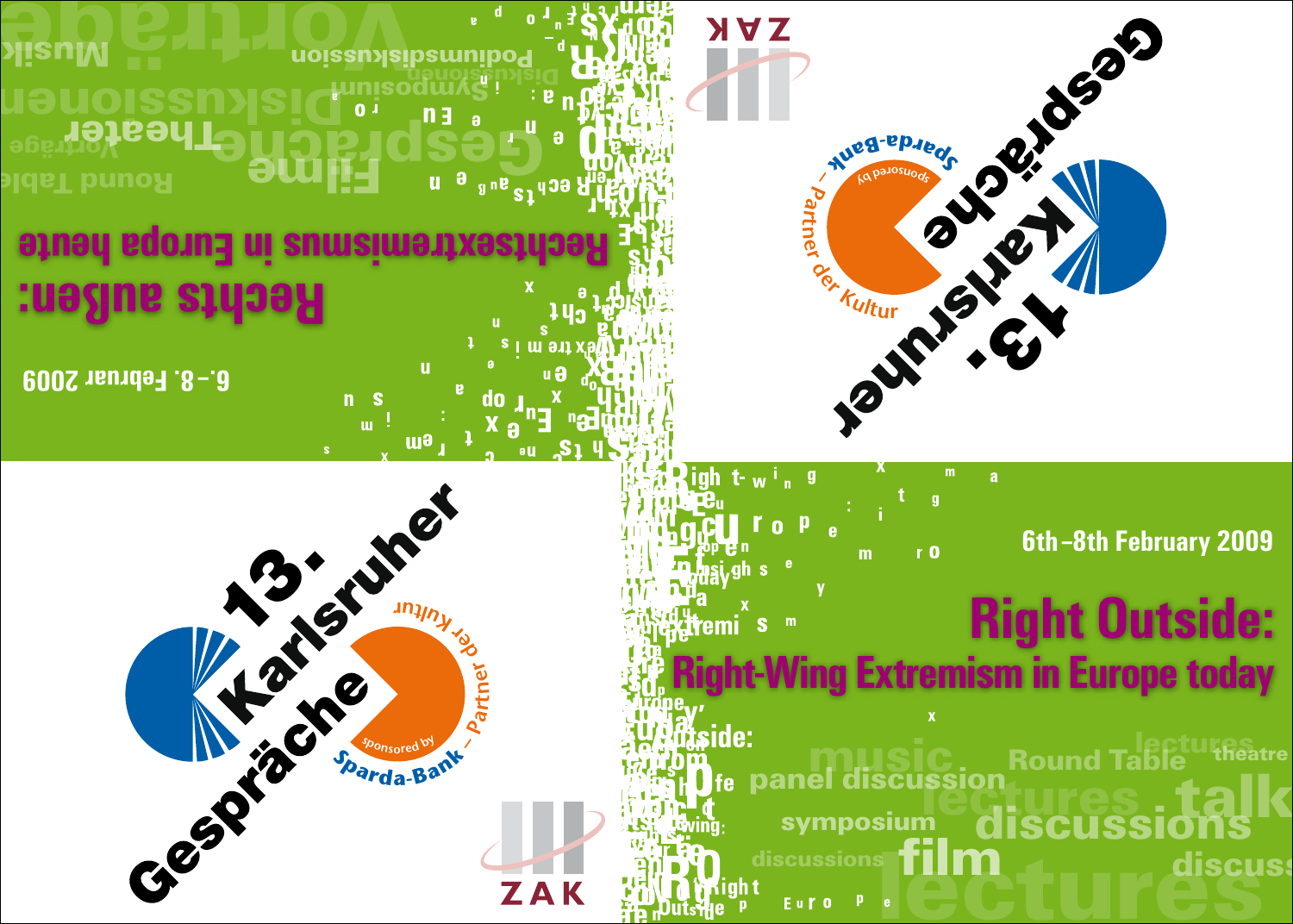Rightist extremists can be found in almost all European societies. Over the past years, they have built up international networks – be it as a political party, as a social movement or sub-cultural milieu. The visible increase of racism and xenophobia in some countries shows that right-wing extremism is not solely a German problem. Rightist extremist tendencies and delegates even find their way into European Parliaments, which could go so far as to lead to a defamation on the institutional level of efforts for integration and the concept of a multicultural society. It is this topic of today's globalized right-wing extremism that the *13th Karlsruhe Dialogues* will address.

The ideology, the pragmatics and the demeanour of rightist extremists are using an increasingly professional approach. More and more they are infiltrating social areas that used to be the domains of leftists – such as criticism of capitalism and globalisation. Furthermore, through the expansion and differentiation of a rightist extremist subculture, young people with a rightist extremist

How does the state uncover right-wing extremists, and which democratic freedoms have to be conceded to them? How can a tolerant mindset, appreciation of intercultural relations and contentment with democracy be mediated? What roles do the media and the internet play, and how does a rightist extremist sub- or youth culture form?

As usual, the analytical discourse will be accompanied by cultural activities that will bring in further aspects from the artistic view.

The ZAK is glad to have found a "partner of culture" with the Sparda-Bank Baden-Württemberg eG. Once again, the bank and the city of Karlsruhe support the *Karlsruhe Dialogues* financially. You can attend many events within the *Karlsruhe Dialogues* without an entrance fee. We'd be happy to welcome you!

orientation are connected via networks. They identify with each other over codes, fashion styles and music, and are increasingly violence-prone. But there is also the 'extremism of the centre' – tendencies of intolerance at the centre of society. These tendencies provide the sounding board for the expansion of extremist worldviews.

At the *Karlsruhe Dialogues*, scientists from various specialized fields will discuss with each other as well as with practitioners, and contemporary witnesses will bring in their personal experiences. The focus will be on topics such as right-wing extremism as a challenge for Europe, European networks of rightist movements, their various shapes and forms in EU countries, causes of and measures against right-wing extremism, recruiting methods and creeping right-wing demagogic processes.

The Karlsruhe Dialogues are presented by: ZAK | Centre for Cultural and General Studies Karlsruhe Institute of Technology (KIT) Universität Karlsruhe (TH) www.zak.uni-karlsruhe.de Info line: +49-(0)721/608-4384

Convenorship: Prof. Dr. Caroline Y. Robertson-von Trotha

Organisation: Ina Scholl M.A.

> *Conference languages: German and English, simultaneous interpreting.*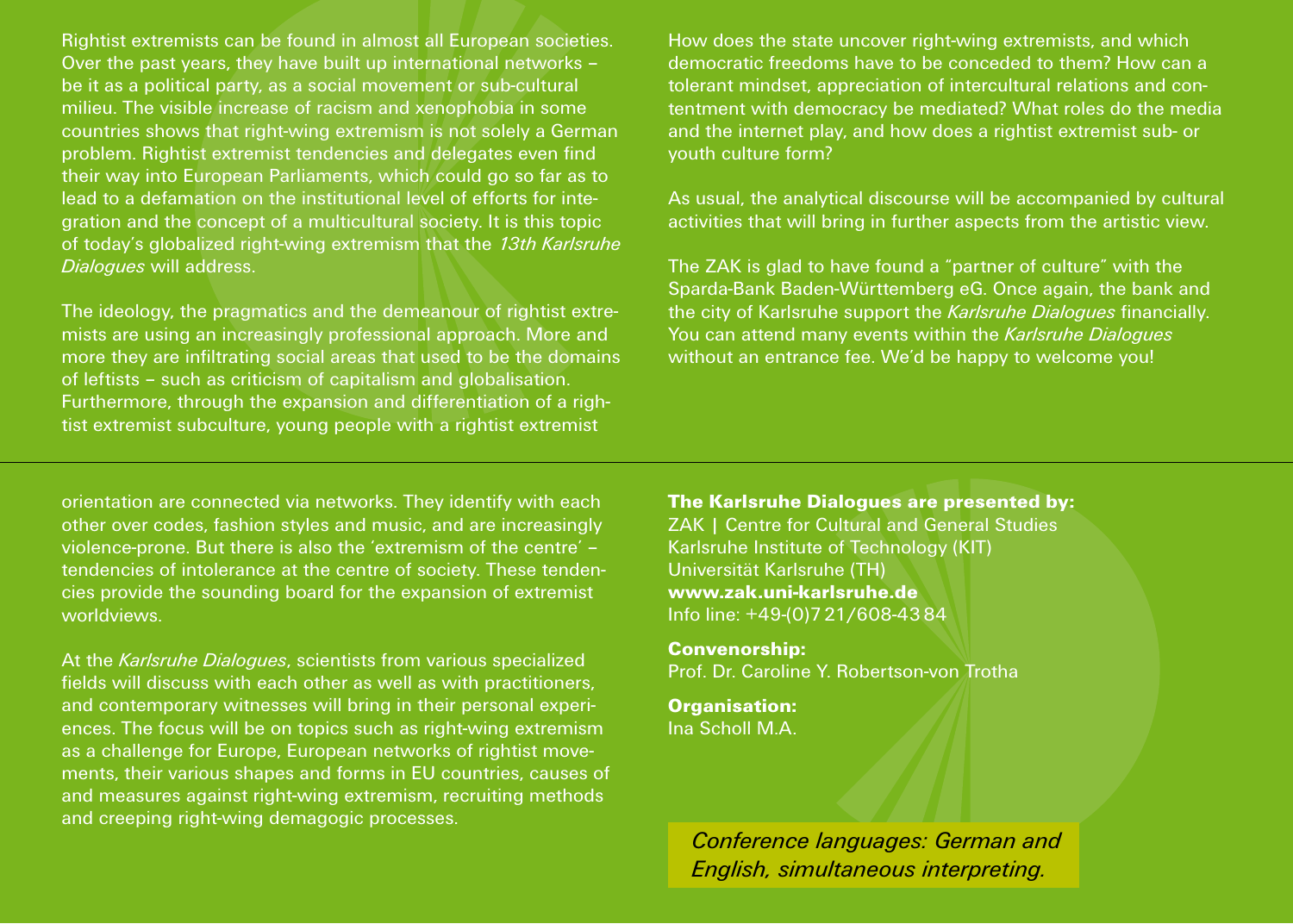# **13th Karlsruhe Dialogues 6th–8th February 2009 Right Outside: Right-Wing Extremism in Europe today**

# Friday, 6th February 2009

# Opening reception of the 13th Karlsruhe Dialogues

# SpardaEvent-Center, Baumeisterstraße 21

7:30 p.m. Welcome addresses

Thomas Renner *Chairman of the Sparda-Bank Baden-Württemberg eG* Heinz Fenrich *Lord Mayor of the city of Karlsruhe* 

# Prof. Dr. Horst Hippler *President of the Universität Karlsruhe (TH), Board member of the Forschungszentrum Karlsruhe GmbH*

# Introduction

Prof. Dr. Caroline Y. Robertson-von Trotha *Director of the Centre for Cultural and General Studies*

Opening speech Right-Wing Extremism in Europe: Social Developments and Misanthropic Mindsets

Prof. Dr. Wilhelm Heitmeyer *Professor of Socialisation and Director of the Institute for interdisciplinary Research on Conflict and Violence, Bielefeld University*

# Music programme

# Recht harmonisch. Das vertonte Grundgesetz

 Thomas Bierling, composition and piano Eva Weis, choreography and voice Ekkehard Rössle, saxophone

"Human dignity is inviolable." There's much discussion about the dignity of man and basic rights – in spoken words and written texts. Now the music will get its voice: excerpts from the jazzy-vanguard musical version of the Constitution

 will resound *(The Harmonious Right. The Basic Law Set to Music).* The interpretation of the text is of particular significance – in a musical and performative manner. Each of the19 articles is distinguished by its own tune and musical language, ranging from expressive recitation and reminiscence of classical and jazz singing techniques to onomatopoetic and dadaistic vocal artistry. The parts composed in detail will then be spontaneously used in form of a collective improvisation in the course of the performance – such that the principles of democracy and equal rights can also be found in the composition.

# **Reception**

 *No entrance fee*

# *Please register.*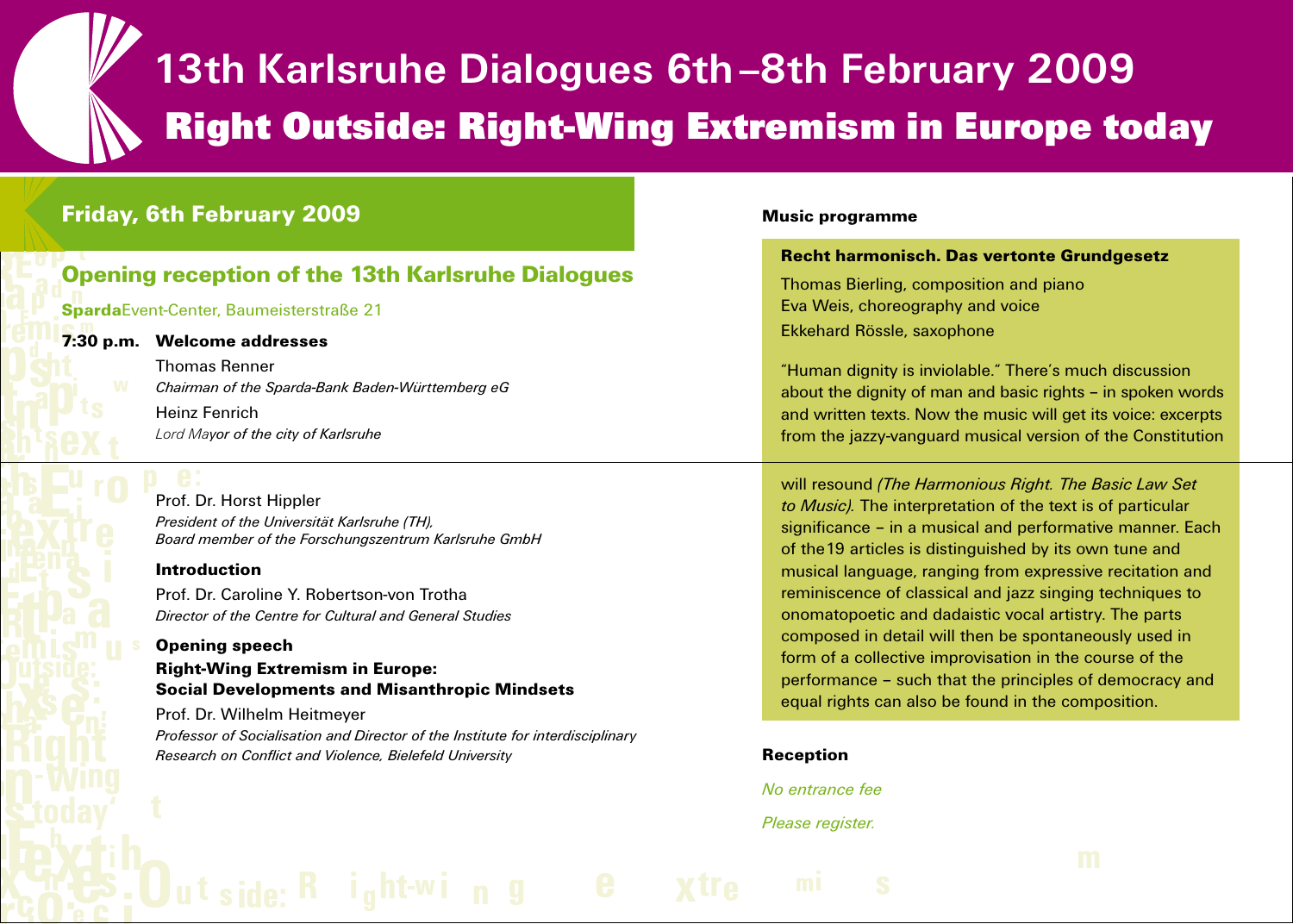# Saturday, 7th February 2009

# 13th Karlsruhe Dialogues: Symposium

## Saal Baden at the Chamber of Commerce and Industry Karlsruhe, Lammstraße 13–17

# 9:30 a.m. Welcome addresses

Bernd Bechtold

*President of the Chamber of Commerce and Industry Karlsruhe*

Prof. Dr. Caroline Y. Robertson-von Trotha *Director of the Centre for Cultural and General Studies*

# Varieties of Right-Wing Extremism in Europe

Prof. Dr. David Art *(USA/Italy) Department of Political Science, Tufts University Medford/Massachusetts, Max Weber Fellow at the European University Institute, Florence*

# History as Propaganda. Strategies of Commemoration within German Right-Wing Extremism

Dr. Michael Kohlstruck

*Head of the working group Youth Violence and Right-Wing Extremism, Center for Research on Antisemitism, Technical University of Berlin*

# Modern Right-Wing Extremism: A Challenge for Prevention and Political Education

Dr. Rudolf van Hüllen

*Political scientist, lecturer and freelance researcher of extremism, former Head of Division at the Federal Office for the Protection of the Constitution, Cologne*

# Right-Wing Extremism and the Centre of Society

Prof. Dr. Birgit Rommelspacher *Professor for Psychology (focus on interculturalism and gender), Alice Salomon University of Applied Sciences, Berlin*

# The Radical Right in Europe: Structure, Trends und Counter Strategies

Britta Schellenberg M.A. *Centre for Applied Policy Research (C·A·P), Ludwig Maximilians University Munich*

12:30 p.m. Lunch break

# 1:30 p.m. Extreme Right Voting in Belgium and Some Limited International Comparisons

Prof. Dr. Marc Swyngedouw *(Belgium/France) Chairman of the Centre for Sociological Research (CeSO) and Director of*  *the Institute of Social and Political Opinion Research (ISPO), University of Leuven, Visiting Professor at Sciences Po Lille, France*

# The 'Front National'. An International Comparison

Prof. Dr. Jean-Yves Camus *(France)*

*Professor for Political Science, Institute for Jewish Studies Elie Wiesel and Institute for International and Strategic Relations (IRIS), Paris*

# The 'British National Party': Change and Continuity on the British Extreme Right

Dr. Matthew Goodwin *(Great Britain) Institute for Political and Economic Governance (IPEG), University of Manchester*

# Xenophobia and Radical Right-Wing Populism:

A Vicious Circle? Prof. Dr. Jens Rydgren *(Sweden) Department of Sociology, Stockholm University*

# Between (Anti-)Sexism and Racial Thinking. Women and Images of Women in the Right-Wing Extremist Scene

Dr. Renate Bitzan *Social scientist and co-founder of the research network Women and Right-Wing Extremism*

# "I want to feel at ease in my home". Everyday Life of Families of Right-Wing Youths

Dr. Reiner Becker *Institute for Educational Science, Philipps University Marburg*

# Right-Wing Extremism as a World of Experience. Misanthropy with Entertainment Value

Dr. Thomas Pfeiffer

*Department for the Protection of the Constitution at the Ministry of the Interior North Rhine-Westphalia, Assistant Lecturer for Political Science, Ruhr University Bochum*

# Attack from the Right-Wing: How the NPD and Comrades Use Football as a Strategic Tool

Ronny Blaschke M.A. *Freelance sportswriter, Berlin*

#### *No entrance fee*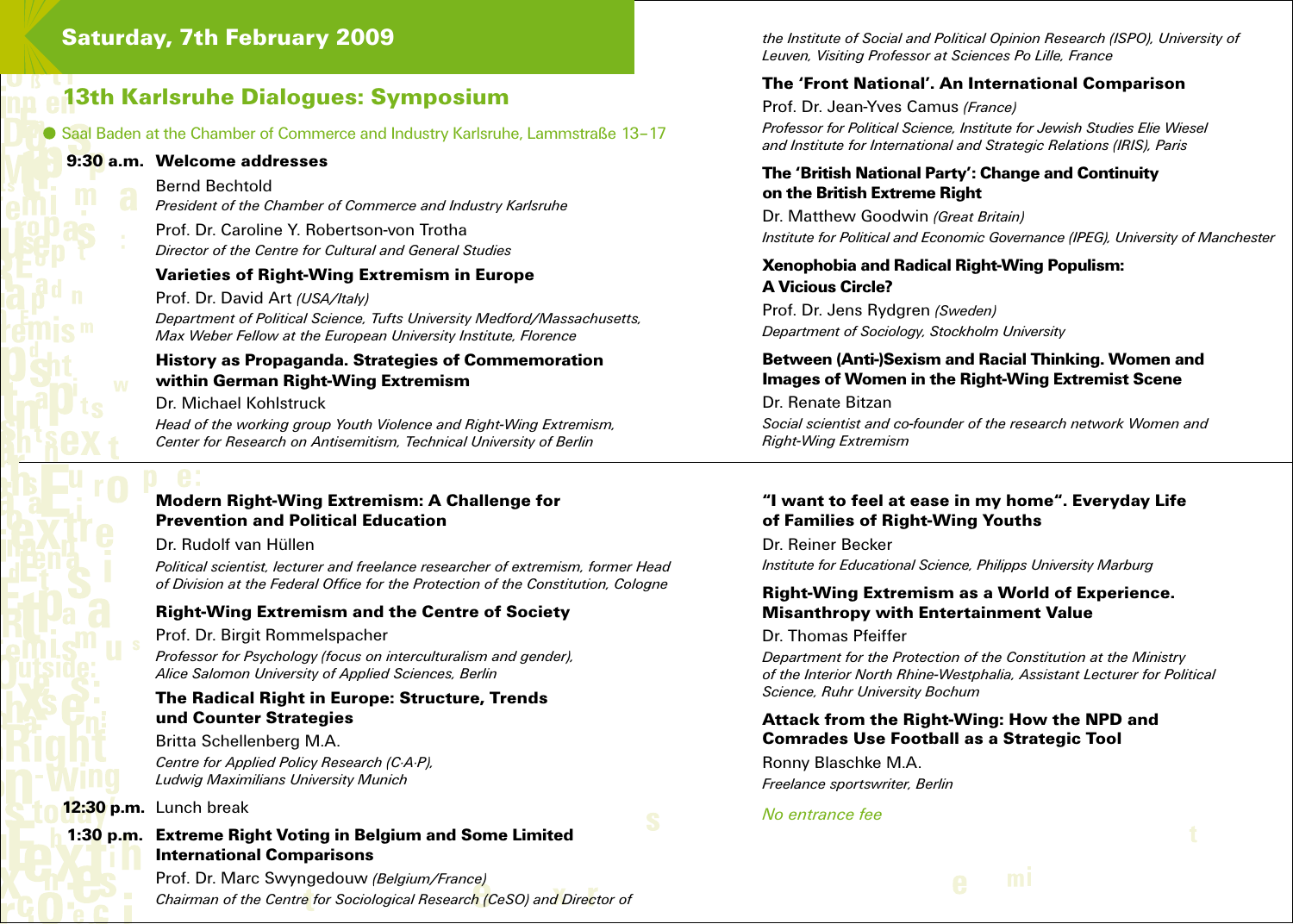# Saturday, 7th February 2009

# Film

#### ● ZKM | Center for Art and Media Karlsruhe\_Media Theater, Lorenzstraße 19

# 8:00 p.m. ARTE film night

 Presentation of documentaries and short films in cooperation with ARTE and ZKM | Karlsruhe

**Rightist extremist organisations take advantage of various**  means of communication provided, especially, by the inter net. The consequence is a rapid and global dissemination of these ideologies, as the documentary *White terror*, awarded the Zurich Film Prize in 2005, shows. The documentation *Die Populisten-Maschine* also features the use of new media as a means for propaganda. In this film, representatives from the populism scene and experts provide an insight into the courses of action of this movement. The film *Leroy räumt auf*,

 on the other hand, is about an Afro-German boy in Berlin, which was awarded first place as best short film in 2006. Leroy is torn between his national and ethnic identity and grapples with his being German and with xenophobia. *Bernau liegt am Meer* is about a young man from this small town in Brandenburg who has turned his back on the righ tist extremist scene. The documentary was already fea tured at the Berlin International Film Festival in 2003, and it shows how right-wing extremism can be alluring for teen agers. The short film *Mehmet* explores the subject in a humorous and ironic manner: centre point is the Turkish dog Mehmet. He lives with German skinheads, whose actions parody the xenophobic milieu.

# 8:00 p.m. White Terror

Documentary by Daniel Schweizer, ARTE/SSR 2005, 87 min.

9:30 p.m. Prof. Axel Buchholz interviewing Daniel Schweizer *(Switzerland)*

# 10:15 p.m. Die Populisten-Maschine

 Documentation by Jean-Pierre Krief, ARTE France/ KS Visions 2007, 52 min.

## Leroy räumt auf

Short film by Armin Völckers, Germany 2005, 19 min.

11:30 p.m. Midnight snack

#### 0:00 a.m. Mehmet

Short film by Philipp Fleischmann ARTE/SWR 2001, 6 min.

#### Bernau liegt am Meer

Documentary by Martina Döcker, ARTE/ZDF 2003, 88 min.

# *No entrance fee*

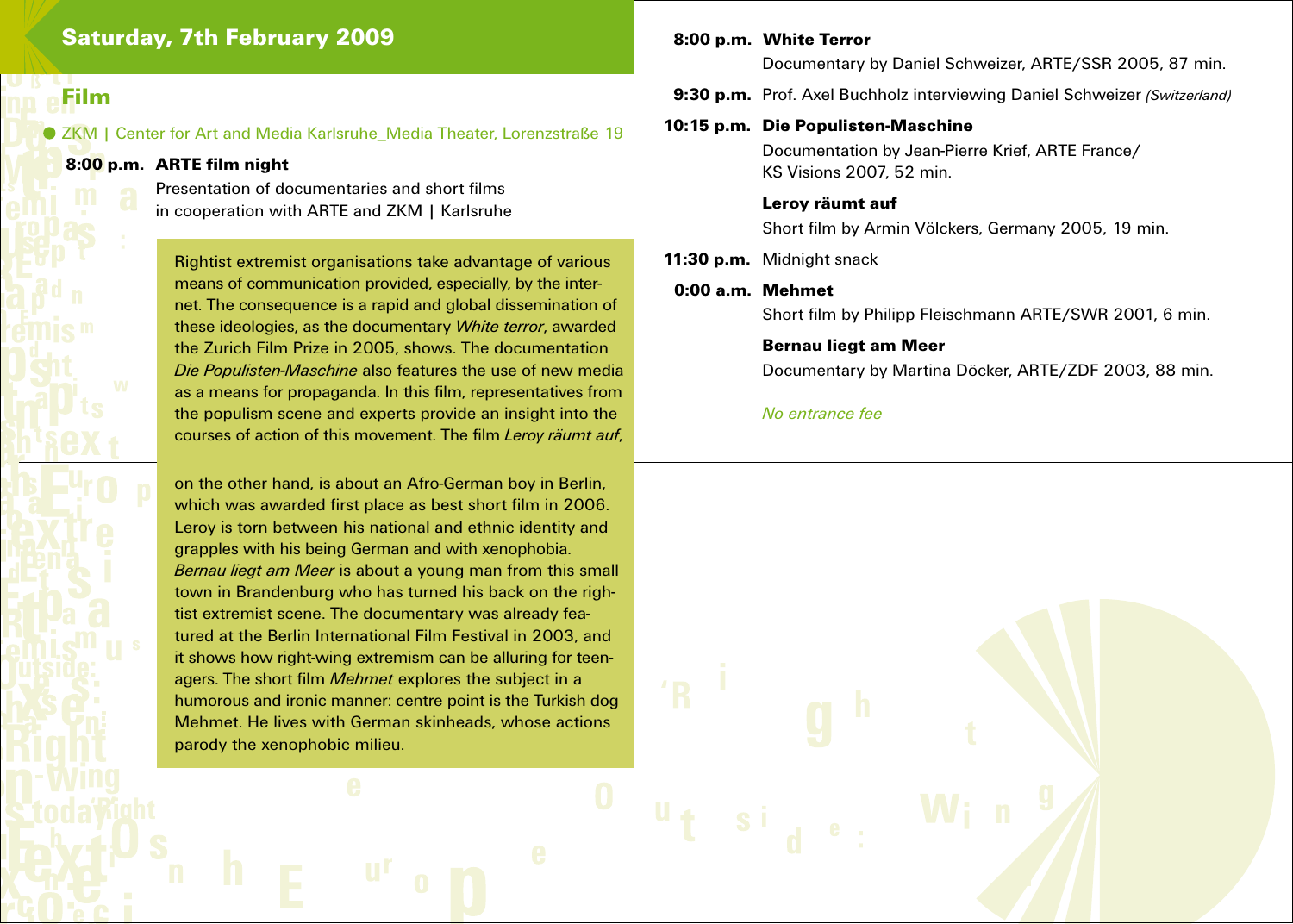# Morning panel discussion

# **Sparda**Event-Center, Baumeisterstraße 21

# 11:00 p.m. Right-Wing Extremism: Easy to get in, hard to get out?

Panel discussion with international speakers

Introductory presentation: Cornelia Schmalz-Jacobsen

*Former member of the Bundestag and Delegate for Foreign Nationals of the Federal Government, vice chairwoman of Gegen Vergessen – Für Demokratie e.V., chair of Humanity in Action Germany*

# Moderation: Prof. Axel Buchholz

*Honorary professor for radio journalism, Johannes Gutenberg University Mainz, former editor in chief at the radio station of the Saarland Broadcasting Corporation*

#### Ibraimo Alberto *(Mozambique/Germany)*

*Representative and delegate for foreign nationals of the city of Schwedt/ Oder, social worker, engaged in networks against right-wing extremism, Award Ambassador for Democracy and Tolerance 2008*

# Jörg Fischer-Aharon

*Ex neo-Nazi, freelance journalist and education officer on the subject of rightwing extremism, deputy chairman and executive director of the haKadima – Bildungswerk für Demokratie und Kultur e.V. Berlin*

# Alev Korun M.A. *(Austria)* (t.b.c.)

*Member of the Austrian National Council for the Green Party, spokeswoman for Integration, Migration and Human Rights, founder member of the European Network Against Racism (ENAR)*

#### Dr. Rafał Pankowski *(Poland)*

*Deputy editor of the magazine and member of Never again, expert for extremism at the Collegium Civitas Warsaw*

# Bernd Wagner

*Managing director of the ZDK – Society for a Democratic Culture, co-founder of EXIT Germany, ret. Detective Chief Superintendent* 

# Reception

# *No entrance fee*

# Theatre/Reading

# INSEL (Badisches Staatstheater Karlsruhe), Karlstraße 49b

# 8:00 p.m. So kam ich unter die Deutschen (premiere)

 Friedrich Hölderlin: Hyperion Franz Schubert: Die Winterreise Elfriede Jelinek: Wolken.Heim

with Klaus Schneider (voice), Stefan Veselka (piano) and members of the actors ensemble of the Badisches Staatstheater

# The theatre's production takes a comprehensive and profound approach to the topic of the *13th Karlsruhe Dialogues*, asking about who 'we' are and where 'we' position ourselves. An installation of works by three very different authors traces the national climate and outlook of 'the Germans'. The linguistic sonority and the wealth of emotion in Friedrich Hölderlin's *Hyperion* prepare the mood for the

*ˇ* With the musical version of Wilhelm Müller's texts, Franz Schubert permeation of past and future, of dreams and promises. This epistolary novel from the 18th century illustrates the disappointment that can accrue from the love and expectations of one's homeland. created a "cycle of horrible songs": *Die Winterreise*. Some of the romantic lieder became popular folksongs, first of all *Der Lindenbaum (Am Brunnen vor dem Tore)*, which are said to help bring about a sense of identity. These two works are set in contrast to Elfriede Jelinek's provocative monologue *Wolken.Heim* (1988) – a linguistic work of art in verse prose about the 'German spirit.' Idealistic philosophy and German poetry are the source of this web of quotations: a collage of texts from Hölderlin, Heidegger, Fichte, Kleist, and letters of the Red Army Faction comes about. The staged language reinforces the impression that the meaning is distorted, or even perverted. The monologue of identity and home centres around the exclusion of the other, of the strange. We will hear the word "we" 362 times!

*Entrance fee: € 8,–/10,–*